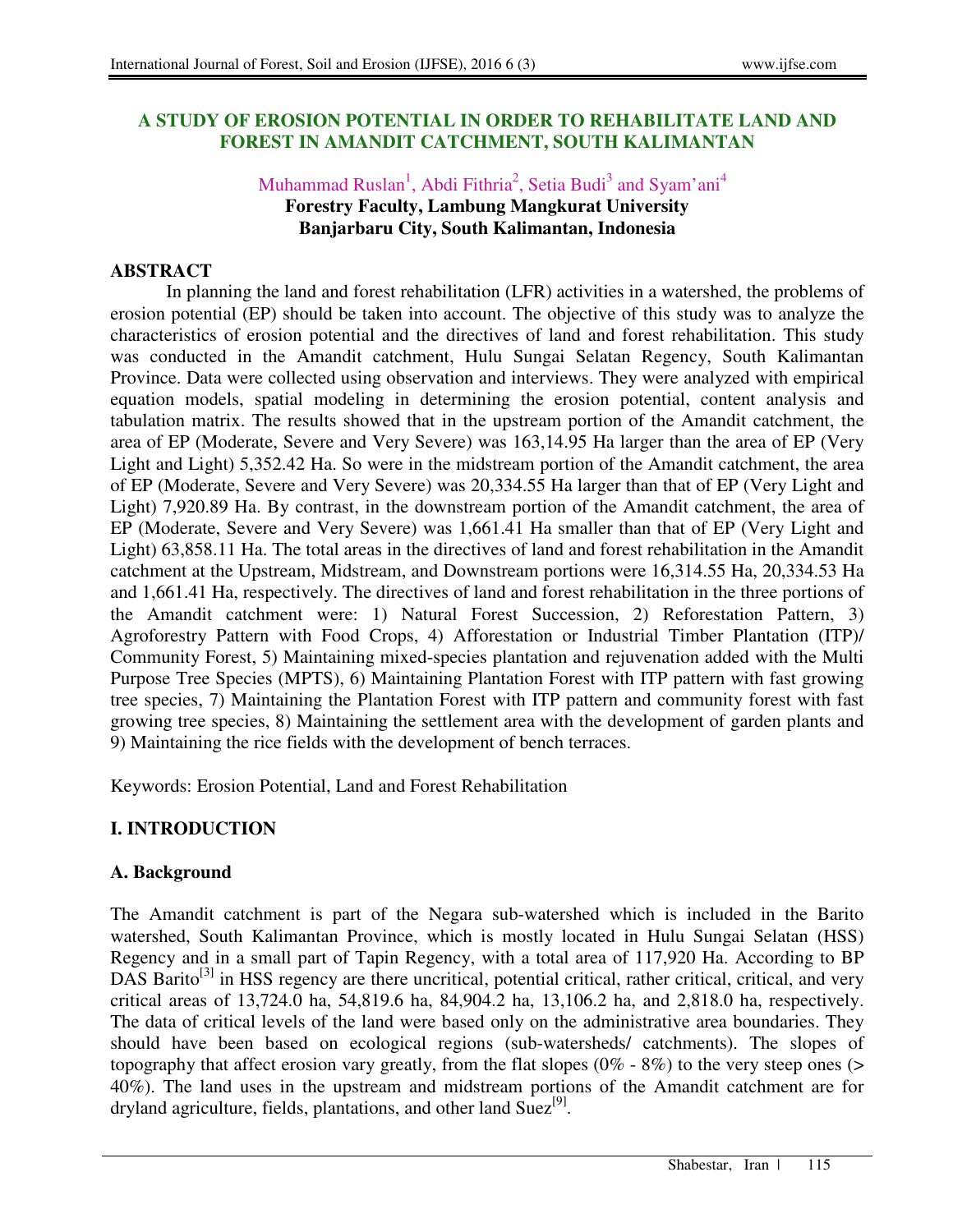If the land in the Amandit catchment is utilized with paying less attention to the principles of soil and water conservation, it will tend to change the forest vegetation into shrubs and reeds. Such conditions will increase the land degradation such as soil erosion and flooding in rainy season. Soil erosion brought about by the surface runoff due to the high slope will increase sedimentation and silting of rivers or lakes. For example, in a forest with its land covers of shrubs and reeds, when the estimated erosion and soil solum is known, the erosion potential (EP) can be determined. The data of EP are very needed in determining the land critical levels. The efforts carried out to minimize the land degradation with EP indicators can be done with land and forest rehabilitation activities. It is necessary to find out which part of the watershed, forest function and land cover has moderate, severe, or very severe EP in order to determine the appropriate land and forest rehabilitation (LFR) activities to be done by people in a watershed, such as reforestation, natural forest succession, agroforestry, afforestation, mixed-species plantation and dryland agriculture.

## **B. Problem Formulation**

The issue of land critical level is closely connected with the erosion potential. The factors affecting the erosion potential are rainfall, slope, soil erodibility, vegetation, and soil management. In order to meet the objectives/targets of land and forest rehabilitation, the erosion potential (EP) in each location of watershed, forest and land cover should be determined (whether it is Moderate, Severe and Very Severe). It will also help to determine the directives of land and forest rehabilitation (LFR) activities in accordance with the condition of each targeted location.

Based on the explanations stated above, the problems in this study can be formulated as follows:

1. Whether the erosion potentials occurring now belong to the class of Moderate, Severe and Very Severe, and whether they can be considered in the LFR activities.

2. What are the directives of LFR activities based on the erosion potential in point 1 to be applied in the Amandit catchment.

From the description of the problems mentioned, it is very urgent to carry out a study entitled "A Study of Erosion Potential in order to Rehabilitate Land and Forest in Amandit Catchment, South Kalimantan."

## **C. Objectives**

The objectives of this study are as follows:

1. Analyzing the characteristics of erosion potential (EP) at various regional functions and land units.

2. Determining, based on the first objective, the directives of Land and Forest Rehabilitation in the upstream, midstream, and downstream portions of the Amandit catchment.

## **II. Study Methods**

## **A. Place and Time**

This study was conducted in the Amandit catchment, Hulu Sungai Selatan Regency, South Kalimantan Province. The study location was divided into three, namely the Upstream, Midstream, and Downstream portions of the Amandit catchment (Appendix 1).

The study that was carried out in 2014 required 8 (eight) months to accomplish, from preparation, data collection, data processing, report drafting, report revision to final report reduplication.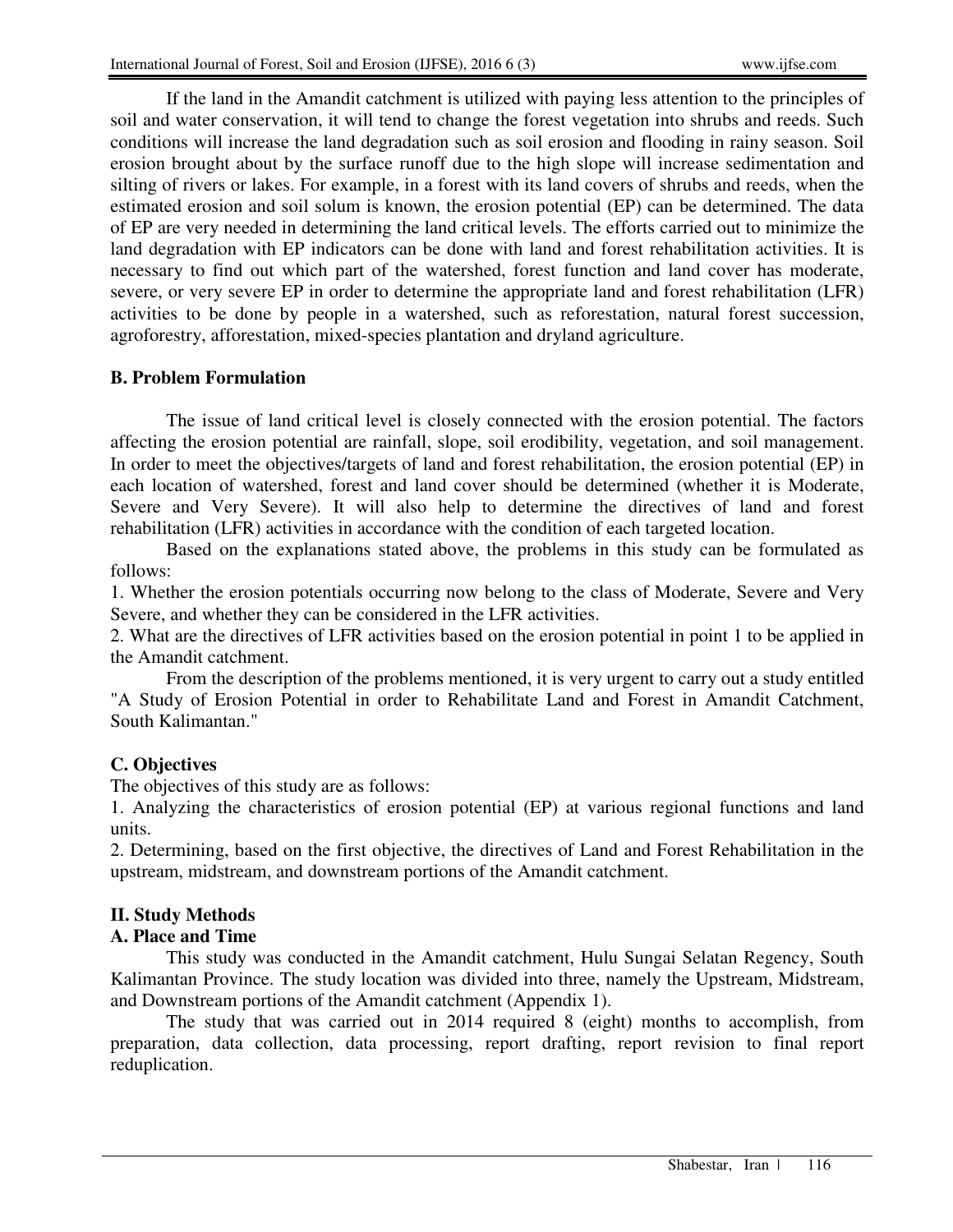## **B. Objects, Equipment and Materials**

The objects observed in this study were some components of biophysical sub-systems such as soil, land cover vegetation and rainfall.

The materials included plastic bags and some maps closely linked to the study problems. The equipment used was GPS Brand Garmin, Clinometer, Compass, Camera, Land Drilling Machine, Ring Sample and Tally Sheet, as well as a set of computer and a map processing program/Arc GIS 10.

## **C. Data Collection Procedures**

1. Preparation of Spatial Data of Land Unit

Broadly speaking, the stages in the preparation of spatial data of land unit were to overlay the map of soil types and the map of slope classes. The map of the land unit was overlaid again with the map of forest zone and land cover until we got the map of the land unit in the Upstream, Midstream, and Downstream portions of the Amandit catchment.

2. Primary data and secondary data

The required secondary data were: a) General description of the study site, b) Rainfall data in the last 10 years, c) Landsat image and Spot Image Maps, Topographic Map (RBI, JOG), Land Use Map, Land Type Map, Slope Class Map and Land Cover Map, d) Land and Forest Zone Map.

The primary data were collected through direct observation from the field, consisting of a) vegetation/ land cover, which were the groups of land covers in the forms of secondary forest, plantation forest, plantation, shrub, and field, and b) data of some physical properties of soil, including the structure, texture (sand, silt, clay), very fine sand content and permeability, and the chemical properties of the soil such as organic matter content. The steps taken in the collecting process of primary data for the land cover observation and the soil sampling on each unit of defined land were implemented in accordance with specific procedures. Data of soil samples were analyzed in the laboratory.

# **D. Data Analysis**

# **1. Erosion Potential (EP)**

a. Calculation of Erosion Amount (A)

The estimated erosion as one of the bases for determining the Erosion Potential (EP) can be calculated with the USLE formula  $^{[6]}$ .

 $A = R.K.L.S.C.P.0.61$ 

#### Notes:

A = Amount of erosion (t/ha/year),  $R =$  Rainfall erosivity (mj.cm/ha/hour-/year),  $K =$  Soil erodibility (tons ha.hour/ha/mj.cm),  $L =$  Slope length (m),  $S =$  Slope (%),  $C =$  Crop management, and  $P =$  Soil conservation.

## b. Assessment of Erosion Potential

The assessment of erosion potential (EP) was done by grouping the results of erosion calculation (A) into the EP table. The results of the analysis of the EP table was connected with the soil solum using Table Matrix  $EP^{[11]}$ , so that we got some classes of EP, which can be seen in Table 1.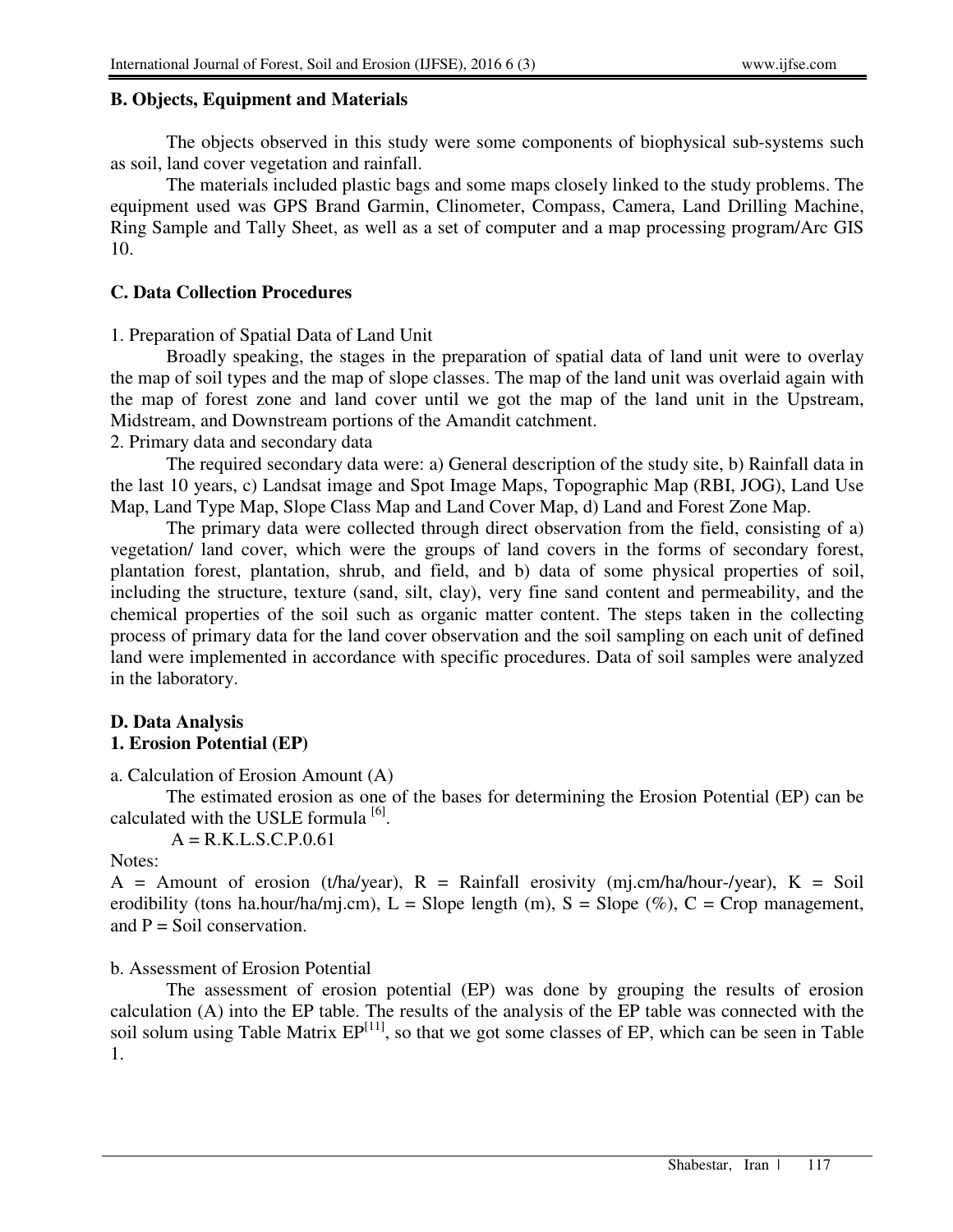|                        |                        | Erosion potential (EP) |            |             |           |  |  |  |  |  |
|------------------------|------------------------|------------------------|------------|-------------|-----------|--|--|--|--|--|
| Soil                   |                        |                        | Ш          |             |           |  |  |  |  |  |
| Solum                  |                        | Erosion (ton/ha/year)  |            |             |           |  |  |  |  |  |
| (cm)                   | < 15                   | $15 - 60$              | $60 - 180$ | $180 - 480$ | >480      |  |  |  |  |  |
|                        | Erosion potential (EP) |                        |            |             |           |  |  |  |  |  |
| Deep $(>90)$           | $0 - VL$               | $I - L$                | $II - M$   | $III - S$   | $IV - VS$ |  |  |  |  |  |
| Moderate $(> 60 - 90)$ | $I - L$                | $II - M$               | $III - S$  | $IV - VS$   | $IV - VS$ |  |  |  |  |  |
| Shallow $(30-60)$      | $II - M$               | $III - S$              | $IV - VS$  | $IV - VS$   | $IV - VS$ |  |  |  |  |  |
| Very shallow $(30)$    | $III - S$              | $IV - VS$              | $IV - VS$  | $IV - VS$   | $IV - VS$ |  |  |  |  |  |

#### Table 1 Matrix of Erosion Potential

Source: Ditjen RRL  $(1998)^{[11]}$ .

Notes:  $0-VL = V$ ery Light; I-L= Light; II-M = Moderate; III-S = Severe; and IV-VS = Very Severe.

#### **2. Directives of Land and Forest Rehabilitation (LFR)**

The directives of LFR were analyzed and elaborated using a tree diagram based on the following factors: a) Erosion Potential; the activities selected for the directives of LFR were EP Moderate (II-M), Severe (III-S) and Very Severe (IV-VS); whereas EP Very Light (0-VL) and Light (I-L) only needed maintenance in order to maintain the preservation aspect of the land and forest, b) the portions of the catchment (Upstream, Midstream, and Downstream), c) Forest Zone, and d) Land Cover. The technologies in the directives of LFR were vegetative methods and civil engineering of soil and water conservation.

#### **III. RESULTS AND DISCUSSION**

#### **A. Erosion potential (EP)**

From the results of field observations analyzed using Matrix Table of EP by combining the class data of erosion potential and soil solum, the EP at various levels on a variety of forests and land covers was obtained. The results can be seen in Appendix 2.

#### **1. Erosion Potential (EP) in Upstream Portion of Amandit Catchment**

The data recapitulation of the erosion potential (EP) areas in forest zone (FZ) in the forms of Mount Kentawan Nature Reserve (MKNR), Protected Forest (PF), Production Forest (PDF) and Other Land Use (OLU) and a variety of land covers (LC) in the upstream of the Amandit catchment can be seen in Table 2.

| No.            | FZ          | LC        | $(0 -$<br>VL | $(I-L)$  | $(II-M)$ | $(III-S)$ | $(IV-VS)$ | Total LC  | Total FZ  |
|----------------|-------------|-----------|--------------|----------|----------|-----------|-----------|-----------|-----------|
|                | <b>MKNR</b> | <b>SR</b> | 0.00         | 1.62     | 0.13     | 3.18      | 49.51     | 54.44     | 54.44     |
|                |             | <b>SR</b> | 0.00         | 450.7    | 1110.32  | 3518.77   | 6374.31   | 11,454.10 |           |
| $\overline{2}$ | PF          | DA        | 0.00         | 0.00     | 19.98    | 18.91     | 96.63     | 135.52    | 16,587.42 |
|                |             | NF        | 90.75        | 4657.73  | 249.32   | 0.00      | 0.00      | 4,997.80  |           |
| 3              | <b>PDF</b>  | <b>SR</b> | 0.00         | 58.88    | 465.84   | 516.69    | 548.42    | 1,589.83  | 1,589.83  |
| $\overline{4}$ | OLU         | <b>SR</b> | 0.00         | 89.07    | 846.49   | 1467.34   | 718.94    | 3,121.84  | 3,435.68  |
|                |             | DA        | 0.00         | 3.67     | 12.1     | 2.72      | 295.35    | 313.84    |           |
|                | Total       |           | 90.75        | 5,261.67 | 2,704.18 | 5,527.61  | 8,083.16  | 21,667.37 | 21,667.37 |

Table 2. Data Recapitulation of EP Area in Upstream Portion of Amandit Catchment

The erosion potential (EP) area of Moderate (II-M), Severe (III-S) and Very Severe (IV-VS) in the forest zones of MKNR, PF, PDF and the land covers of Shrubs (SR), Natural Forest (NF) and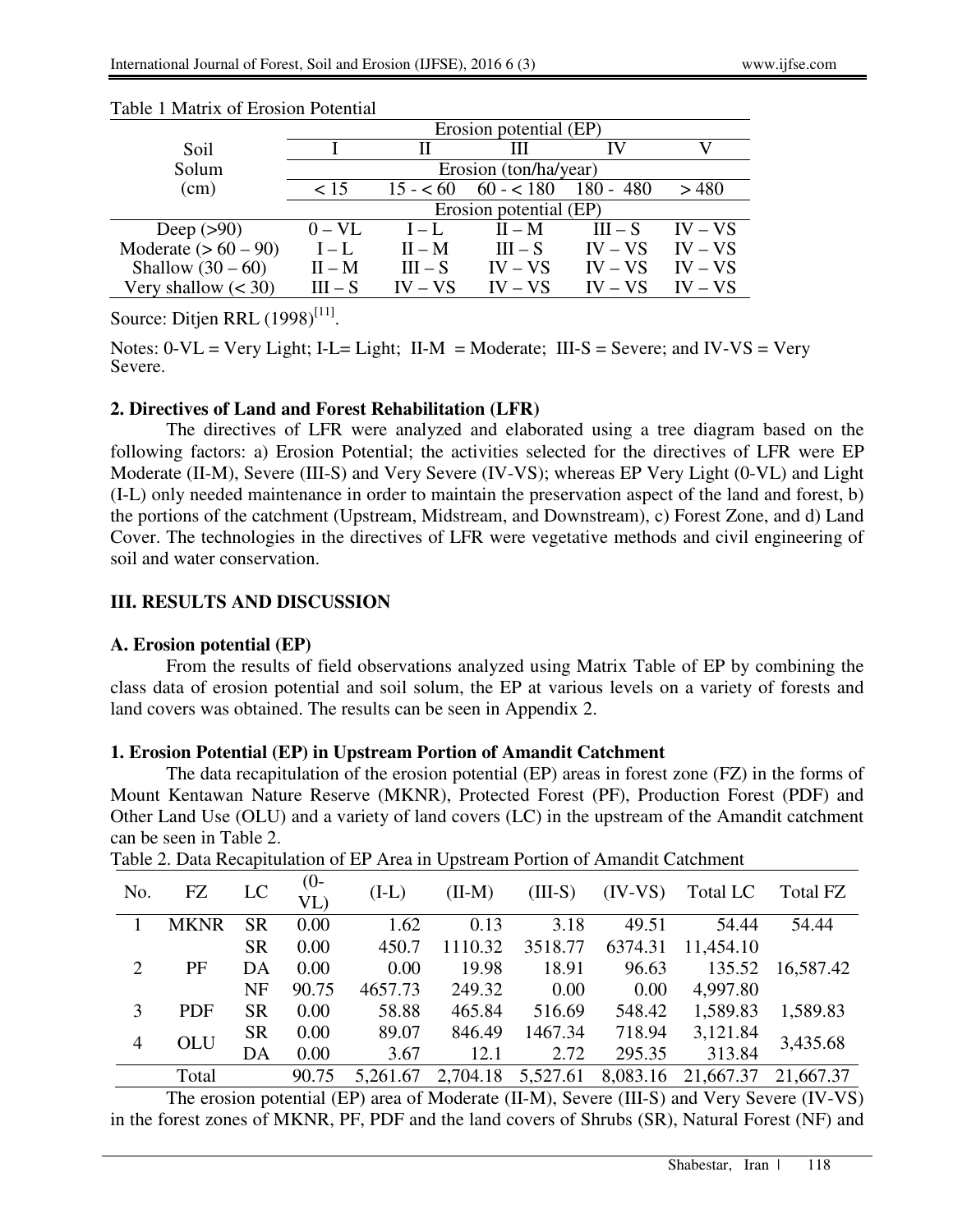Dryland Agriculture (DA) was 16,314.95 ha (75.30%), becoming the target of LFR activities, larger than the EP area of Very Light (0-VL) and Light (I-L) which was 5,352.42 ha (24.70%).

## **2. Erosion Potential (EP) in Midstream Portion of Amandit Catchment**

The data recapitulation of erosion potential (EP) areas in the forest zones (FZ) in the forms of Mount Kentawan Nature Reserve (MKNR), Protected Forest (PF), Production Forest (PDF) and Other Land Use (OLU) and a variety of land covers (LC) in the midstream portion of the Amandit catchment can be seen in Table 3.

| No.            | <b>FZ</b>   | LC         | $(0-VL)$ | $(I-L)$  | $(II-M)$ | $(III-S)$ | $(IV-VS)$ | <b>Total LC</b> | Total FZ  |
|----------------|-------------|------------|----------|----------|----------|-----------|-----------|-----------------|-----------|
|                | <b>MKNR</b> | <b>SR</b>  | 0.00     | 1.35     | 2.56     | 11.66     | 168.03    | 183.60          | 183.60    |
|                |             | <b>SR</b>  | 0.00     | 399.25   | 198.08   | 916.10    | 3381.57   | 4,895.00        |           |
|                |             | DA         | 0.00     | 86.12    | 40.04    | 194.51    | 925.46    | 1,246.13        |           |
| $\overline{2}$ | PF          | <b>MSP</b> | 105.94   | 0.00     | 0.00     | 0.00      | 208.94    | 314.88          | 6,782.70  |
|                |             | <b>PLF</b> | 0.00     | 0.00     | 0.19     | 0.00      | 227.20    | 227.39          |           |
|                |             | <b>OL</b>  | 0.00     | 0.00     | 99.30    | 0.00      | 0.00      | 99.30           |           |
|                |             | <b>OL</b>  | 0.00     | 0.00     | 341.66   | 118.25    | 0.00      | 459.91          |           |
|                |             | <b>SR</b>  | 0.00     | 1289.51  | 1070.68  | 844.29    | 2123.40   | 5,327.88        |           |
| 3              | <b>PDF</b>  | DA         | 0.00     | 447.53   | 84.04    | 257.80    | 404.16    | 1,193.53        | 10,614.01 |
|                |             | <b>MSP</b> | 575.08   | 849.04   | 416.55   | 425.62    | 765.16    | 3,031.45        |           |
|                |             | <b>PLF</b> | 68.38    | 199.00   | 71.99    | 91.25     | 170.62    | 601.24          |           |
|                |             | <b>SR</b>  | 0.00     | 1825.00  | 870.24   | 1154.76   | 2449.31   | 6,299.31        |           |
|                |             | DA         | 0.00     | 1071.87  | 334.76   | 264.10    | 998.81    | 2,669.54        |           |
| 4              | OLU         | <b>MSP</b> | 764.39   | 174.90   | 123.30   | 0.00      | 98.87     | 1,161.46        | 10,675.13 |
|                |             | <b>OL</b>  | 0.00     | 0.00     | 259.35   | 3.24      | 0.00      | 262.59          |           |
|                |             | <b>PLF</b> | 0.00     | 0.30     | 8.77     | 14.93     | 195.00    | 219.00          |           |
|                |             | F          | 63.23    | 0.00     | 0.00     | 0.00      | 0.00      | 63.23           |           |
|                | Total       |            | 1,577.02 | 6,343.87 | 3,921.51 | 4,296.51  | 12,116.53 | 28,255.44       | 28,255.44 |

Table 3. Data Recapitulation of EP areas in Midstream Portion of Amandit Catchment

The erosion potential (EP) area of Moderate (II-M), Severe (III-S) and Very Severe (IV-VS) in the forest zones (MKNR, PF, PDF, OLU) and in the land covers in the forms of Shrub (SR), Natural Forest (NF) and Dryland Agriculture (DA) was 20,334.53 ha (72.13%), greater than the EP area of Very Light (0-VL) and Light (I-L), 7,920.89 ha (28.10%).

#### **3. Erosion Potential (EP) in Downstream Portion of Amandit Catchment**

 The data recapitulation of erosion potential (EP) areas in the forest zone (FZ) in the forms of Mount Kentawan Nature Reserve (MKNR), Protected Forest (PF), Production Forest (PDF) and Other Land Use (OLU), and a variety of land covers (LC) in the downstream portion of the Amandit catchment can be seen in Table 4.

| No.            | FZ          | LC         | $(0-VL)$ | $(I-L)$   | $(II-M)$ | $(III-S)$ | $(IV -$<br>VS | <b>Total LC</b> | Total FZ  |
|----------------|-------------|------------|----------|-----------|----------|-----------|---------------|-----------------|-----------|
|                | <b>KLDB</b> | <b>SR</b>  | 0,00     | 10,08     | 0.00     | 0,00      | 0,00          | 10,08           | 10,08     |
| $\overline{2}$ | PF          | <b>SR</b>  | 0,00     | 0,55      | 0,00     | 74,48     | 92,49         | 167,52          | 167,52    |
| 3              | <b>PDF</b>  | <b>SR</b>  | 0,00     | 19,35     | 0.00     | 33,76     | 2,21          | 55,32           | 105,67    |
|                |             | DA         | 0,00     | 44,46     | 0.00     | 0,03      | 5,86          | 50,35           |           |
|                |             | <b>SR</b>  | 0.00     | 35.005,70 | 206,56   | 205,40    | 486,98        | 35.904,64       |           |
| 4              | OLU         | DA         | 0,00     | 968,36    | 0,00     | 159,97    | 220,64        | 1.348,97        | 65.236,25 |
|                |             | <b>MSP</b> | 4.525,66 | 0.06      | 100,17   | 1,25      | 0,00          | 4.627,14        |           |
|                |             |            |          |           |          |           |               |                 |           |

Table 4. Data Recapitulation of EP Areas in Downstream Portion of Amandit Catchment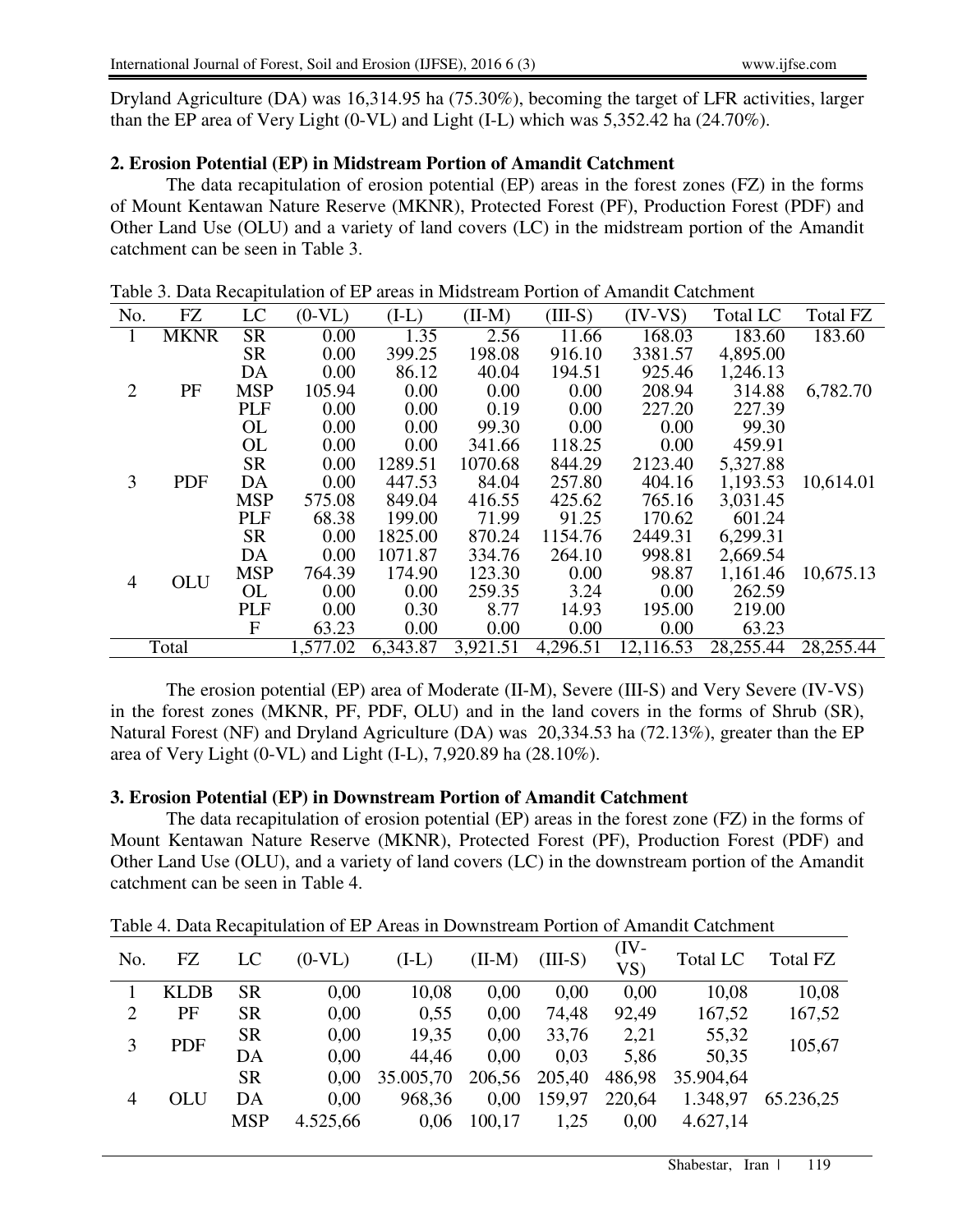| International Journal of Forest, Soil and Erosion (IJFSE), 2016 6 (3) | www.11tse.com |
|-----------------------------------------------------------------------|---------------|
|-----------------------------------------------------------------------|---------------|

| www.ijfse.com |
|---------------|
|---------------|

|       | <b>PLF</b> | 0.00      | 0.25     | 0.00 | 0.00  | 0.00     | 0.25                                                         |  |
|-------|------------|-----------|----------|------|-------|----------|--------------------------------------------------------------|--|
|       | <b>STM</b> | 0.00      | 1.304,62 | 1,04 | 0.00  | $0.00\,$ | 1.305,66                                                     |  |
|       |            | 21.976,41 | 2.61     | 2.51 | 68,06 |          | 0,00 22.049,59                                               |  |
| Total |            |           |          |      |       |          | 26.502,07 37.356,04 310,28 542,95 808,18 65.519,52 65.519,52 |  |

The erosion potential (EP) areas of Moderate (II-M), Severe ( III-S) and Very Severe (IV-VS) in the forest zones (KLDB/ Danau Bangkau protected area, PF, PDF) and the land covers in the forms of Shrub (SR), Plantation Forest (PLF), mixed-species plantation (MSP), Dryland Agriculture (DA), Settlement (STM) and Fields (F) was 1,661.41 ha (2.54%), smaller than the EP areas of Very Light (0-VL) and Light (I-L), 63,858.11 ha (97.46%).

From the data distribution of EP areas in the three portions of the Amandit catchment, the EP areas of Moderate (II-M), Severe (III-S) and Very Severe (IV-VS) in the upstream and midstream of the Amandit catchment were larger than the EP areas of Very Light (0-VL) and Light (I-L) while in the downstream portion of the Amandit catchment was the opposite; the EP areas of Moderate (II-M), Severe (III-S) and Very Severe (IV-VS) were smaller than the EP areas of Very Light (0-VL) and Light (I-L).

Such condition was suspected due to the effects of land covers and topographic slopes. In the upstream and midstream portions of the Amandit catchment, whose land cover was dominated with shrubs and topography of relatively little steep (15%-25%) and steep (25%-40%), could cause the surface run off and high erosion. This is in accordance with the opinion of Badaruddin<sup>[8]</sup>, stating that in the land cover of shrubs, the index of erosion potential were relatively high, compared to the land covers of forests and plantations. Moreover, according to Ruslan<sup>[4]</sup> in his study on the Riam Kanan watershed, the composition of land use in sub-watersheds/watersheds dominated reeds and shrubs had the erosion potential (EP) ranging between Moderate (S) to Very Severe (VS). The topography in the downstream portion of the catchment was dominated with flat slopes  $(0\% - 8\%)$  and gentle slopes ( $8\%$  -  $15\%$ ) and classified in the soil solum ( $> 90$  cm), swampy and peaty. In the areas whose slopes are flat and gentle, the rate of runoff will be slower than the areas whose slopes are steep and very steep. As a result, the erosion or erosion potential that will occur is small. This is in accordance with the opinion of Herawati<sup>[10]</sup>, in the environment of watershed; the erosion rate is controlled by the speed of water flow and sediment properties.



Figure 1. A map of erosion potential in upstream, midstream, and downstream portions of Amandit catchment.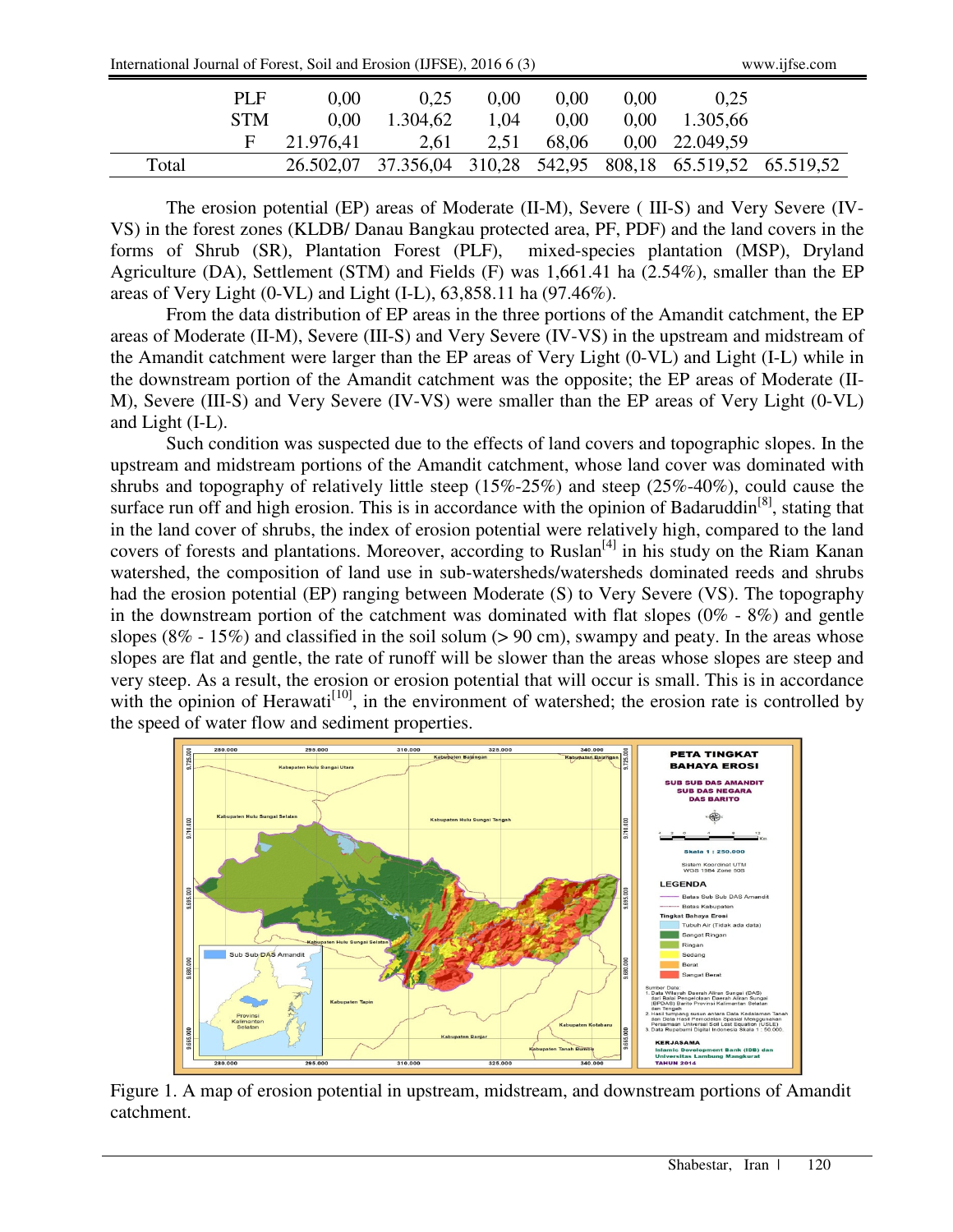Based on the Erosion Potential data in Table 2, Table 3 and Table 4, the recapitulation of Erosion potential (EP) can be made for the three portions of the Amandit catchment for various forest zones, and land covers. The results are presented in Table 5.

Table 5. Data of Area and Percentage of EP in Upstream, Midstream, Downstream Portions of Amandit Catchment

|                   | <b>Amandit Catchment</b> |      |            |                 |                               |                |                                                                                                                                                                                                                                                   |      |  |  |  |
|-------------------|--------------------------|------|------------|-----------------|-------------------------------|----------------|---------------------------------------------------------------------------------------------------------------------------------------------------------------------------------------------------------------------------------------------------|------|--|--|--|
| <b>EP Class</b>   |                          |      |            |                 | Upstream Midstream Downstream |                |                                                                                                                                                                                                                                                   |      |  |  |  |
|                   |                          |      |            | Portion Portion |                               | <b>Portion</b> | Amount                                                                                                                                                                                                                                            |      |  |  |  |
|                   | Ha                       | $\%$ | Ha $\%$ Ha |                 |                               |                | $%$ Ha                                                                                                                                                                                                                                            | $\%$ |  |  |  |
| Very Light (0-VL) |                          |      |            |                 |                               |                | 90.75 0.08 1,577.02 1.37 $\frac{26,502.0}{7}$ $\frac{22.9}{6}$ $\frac{28,169.8}{4}$ 24.40                                                                                                                                                         |      |  |  |  |
|                   |                          |      |            |                 |                               |                |                                                                                                                                                                                                                                                   |      |  |  |  |
| Light (L)         |                          |      |            |                 |                               |                | $\frac{5,261.6}{7}$ 4.56 6,343.87 5.50 $\frac{37,356.0}{4}$ 32.3 48,961.5 42.41                                                                                                                                                                   |      |  |  |  |
|                   |                          |      |            |                 |                               |                |                                                                                                                                                                                                                                                   |      |  |  |  |
| Moderate (M)      |                          |      |            |                 |                               |                | $2,704.1$ $8$ 2.34 3,921.51 3.40 310.28 0.27 6,935.97                                                                                                                                                                                             | 6.01 |  |  |  |
|                   |                          |      |            |                 |                               |                |                                                                                                                                                                                                                                                   |      |  |  |  |
| Severe $(S)$      |                          |      |            |                 |                               |                | 5,527.6 4.79 4,296.51 3.72 542.95 0.47 $\frac{10,367.0}{7}$ 8.98                                                                                                                                                                                  |      |  |  |  |
|                   |                          |      |            |                 |                               |                |                                                                                                                                                                                                                                                   |      |  |  |  |
| Very Severe (VS)  |                          |      |            |                 |                               |                | $\begin{matrix} 8{,}083.1 & 7{,}00 \\ 6 & 7.00 \end{matrix} \begin{matrix} 12{,}116.5 & 10.50 & 808.18 & 0.70 \\ 3 & 10.50 & 808.18 & 0.70 \end{matrix} \begin{matrix} 21{,}007.8 & 18{,}20 \\ 7 & 18.20 & 1.00 \\ 10 & 1.00 & 1.00 \end{matrix}$ |      |  |  |  |
|                   |                          |      |            |                 |                               |                |                                                                                                                                                                                                                                                   |      |  |  |  |
| Total             |                          |      |            |                 |                               |                | $\frac{21,667}{37}$ 18.7 28, 255.4 24.48 65, 519.5 56.7 115, 442. 100.0                                                                                                                                                                           |      |  |  |  |
|                   |                          |      |            |                 |                               |                |                                                                                                                                                                                                                                                   |      |  |  |  |

The rate of Erosion Potential (EP) distribution can be specified, ranging from class of Very Light (0- VL), Light (I-L), Moderate (II-M), Severe (III-S) to Very Severe (IV-VS), resulting in a map shown in Figure 1.

## **A. Directives of Land and Forest Rehabilitation (LFR)**

The elaboration in order to select and determine the directives of LFR has considered not only the factors of EP and the portions of the Amandit catchment but also several other factors like Forest Zone and Land Cover as described in the Study Methods. The LFR activities used vegetative methods and civil engineering of soil and water conservation. The results of the elaboration of the directives are as follows: 1) Natural Forest Succession was implemented in the upstream and midstream portions of the Amandit catchment for the Forest Zone (FZ) of MKNR and the land cover (LC) of Shrub (SR), 2) Reforestation Pattern was implemented in the upstream, midstream, and downstream portions of the Amandit catchment with FZ of PF, PDF and OLU and LC of SR, Open Land (OL) and Natural Forest (NF), 3) Agroforestry Pattern with food crops was carried out in the upstream, midstream, downstream of the Amandit catchment with FZ of PF, PDF and OLU, and LC of Dryland Agriculture (DA), 4) Afforestation or industrial timber plantation (ITP)/Community Forestry was held in the midstream and downstream portions of the Amandit catchment with FZ of OLU and LC of SR and OL, 5) Maintenance and rejuvenation as well as using Multi Purpose Tree Species (MPTS) were carried out in the upstream, midstream, downstream of the Amandit catchment with FZ of PF, PDF and OLU and LC of mixed-species plantation (MSP), 6) Maintenance of ITP pattern and use of fast growing tree species were carried out in the midstream portion of the Amandit catchment with FZ of PF and PDF and LC of Plantation Forest (PLF), 7) Maintenance and reforestation as well as using Multi Purpose Tree Species were implemented in the upstream, midstream, and downstream portions of Amandit catchment with FZ of PF, PDF and OLU, and LC of mixed-species plantation (MSP), 8) Maintenance of ITP pattern and use of the fast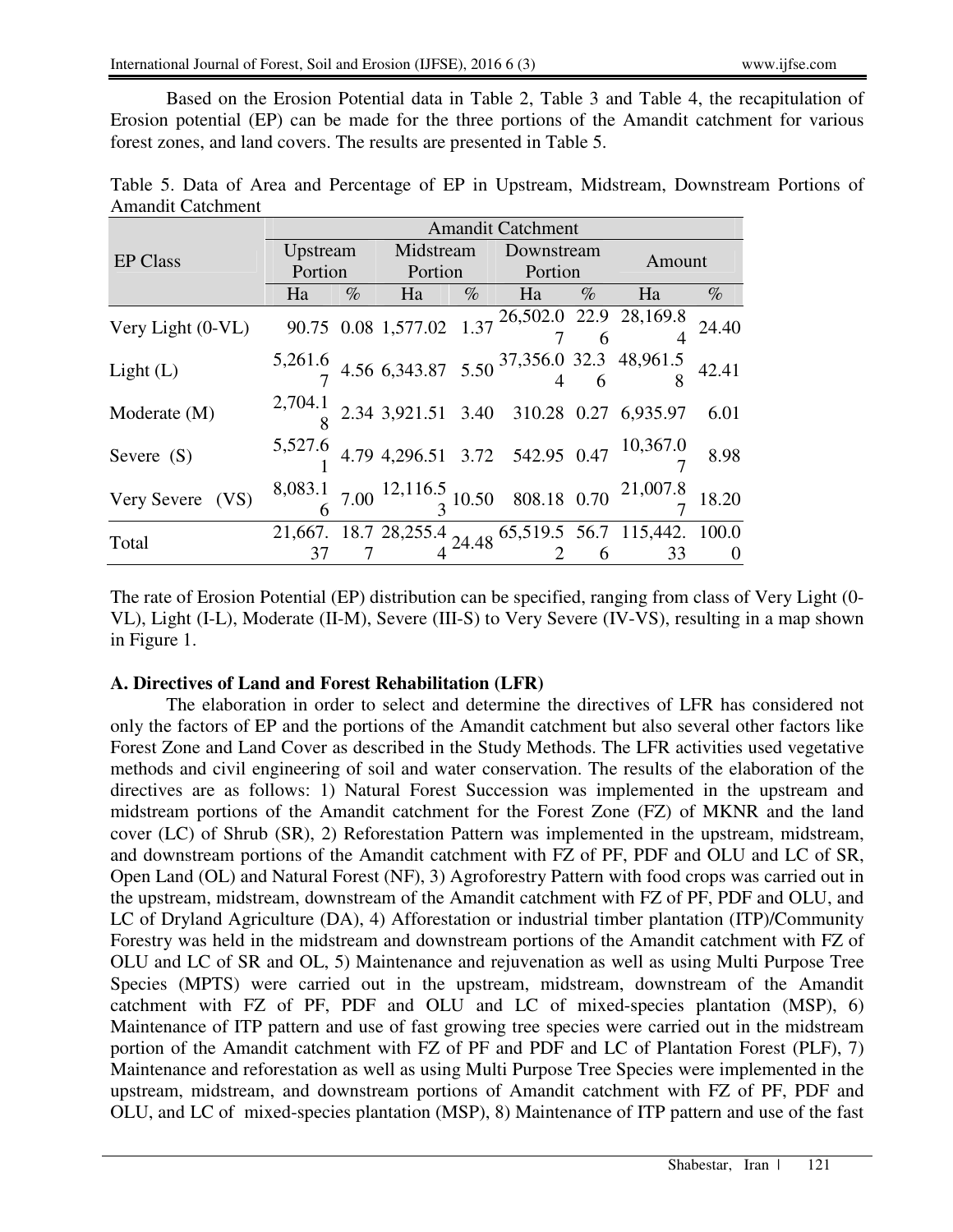growing tree species were carried out in the downstream portion of the Amandit catchment with FZ of OLU and LC of Settlement (STM), 9) Maintenance and use of bench terraces.

From the results of EP analysis (Appendix 2) using the analysis approach and the elaboration of the LFR directives as described above, the areas and types of activities from the LFR directives in the upstream, midstream, and downstream portions of the Amandit catchment can be sorted and described, as the following.

#### **1. Directives of LFR in the upstream portion of the Amandit catchment**

Recapitulation of directives of LFR or Land Use in the upstream portion of the Amandit catchment for EP of Moderate (M), Severe (S) and Very Severe (VS) in protected forest (PF), Mount Kentawan Nature Reserve (MKNR), Protected Forest (PF), Production Forest (PDF) and other land uses (OLU) at various Land Covers (LC) can be seen in Table 6.

Table 6. Directives and Codes of Land and Forest Rehabilitation in Upstream Portion of Amandit Catchment

| N <sub>o</sub> | <b>Directives of LFR</b>                   | Cod          | <b>FZ</b>              | LC        | Area                 | <b>Amount</b> |       |
|----------------|--------------------------------------------|--------------|------------------------|-----------|----------------------|---------------|-------|
| $\bullet$      |                                            | e            |                        |           | (Ha)                 | Ha            | $\%$  |
| 1              | <b>Natural Forest</b><br><b>Succession</b> | D            | <b>MK</b><br><b>NR</b> | <b>SR</b> | 52.82                | 52.82         | 0.32  |
|                |                                            |              | PF                     | <b>SR</b> | 11,003.4<br>$\bf{0}$ |               |       |
| $\mathbf{2}$   | <b>Reforestation Pattern</b>               | B            | PF                     | NF        | 249.32               | 15,816.       | 96.94 |
|                |                                            |              | <b>PDF</b>             | <b>SR</b> | 1,530.95             | 44            |       |
|                |                                            |              | OLU                    | <b>SR</b> | 3,032.77             |               |       |
| 3              | <b>Agroforestry Pattern</b>                | E            | PF                     | DA        | 135.52               | 445.69        | 2.73  |
|                | with Food Crops                            |              | OLU                    | DA        | 310.17               |               |       |
|                |                                            | <b>Total</b> |                        |           | 16,314.9             | 16,314.       | 100.0 |
|                |                                            |              |                        |           | 5                    | 95            | 0     |

Notes: LC in the forms of  $SR = Shrubs$ ,  $DA = Dryland$  Agriculture, and  $NF = Natural Forest$ 

From the data in Table 6, the directives of LFR in the form of Natural Forest Succession of 52.82 ha (0.32%) was held in MKNR and in land cover (LC) of Shrub (SR). Reforestation pattern covering 15,816.44 ha (96.94%) was held in PF, PDF and OLU and in LC of SR and NF. Agroforestry pattern with food crops of 445.69 ha (2.73%) was held in PF and OLU and in LC of DA.

It is expected that with Reforestation Pattern in the land cover dominated with shrubs and located in Protected Forest, it can lower the rate of erosion because the role of forest vegetation canopy can protect the soil from the kinetic energy of rainfall and can reduce surface runoff due to their forest vegetation litter and improved soil physical properties. This is in accordance with the opinion of Zhang, *et al.*<sup>[7]</sup>, and Badaruddin<sup>[8]</sup>, the use of the land with forest vegetation will provide a more significant impact on erosion and sediment than other factors, such as climate, soil characteristics and topography.

## **2. Directives of LFR in the Midstream Portion of the Amandit Catchment**

Recapitulation of the directives of LFR or Land Use in the midstream portion of the Amandit catchment for EP of Moderate (M), Severe (S) and Very Severe (VS) in the forest zones of Mount Kentawan Nature Reserve (MKNR), Protected Forest (PF), production forest (PDF) and other land uses (OLU) at various Land Covers can be seen in Table 7.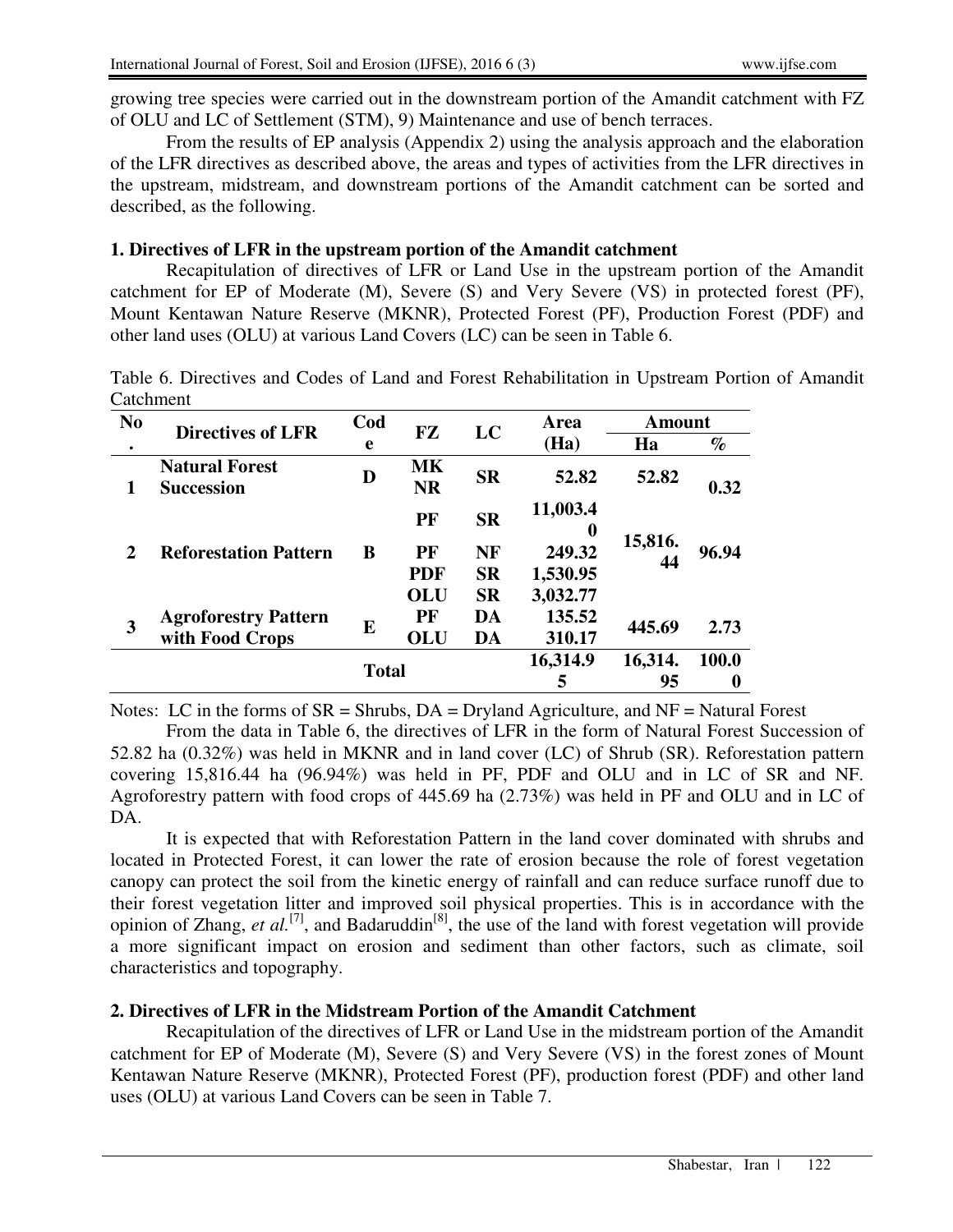| ${\bf N}$      | Directives of LFR                                                                                                         | Cod           | FZ                     | LC                        | Area                    | Amount                    |                        |
|----------------|---------------------------------------------------------------------------------------------------------------------------|---------------|------------------------|---------------------------|-------------------------|---------------------------|------------------------|
| 0.             |                                                                                                                           | e             |                        |                           | (Ha)                    | (Ha)                      | $(\%)$                 |
| $\mathbf{1}$   | <b>Natural Forest Succession</b>                                                                                          | D             | <b>MK</b><br><b>NR</b> | <b>SR</b>                 | 182.25                  | 182.25                    | 0.90                   |
|                |                                                                                                                           |               | PF                     | <b>SR</b>                 | 4,495.7<br>5            |                           |                        |
|                | <b>Reforestation Pattern</b>                                                                                              | $\bf{B}$      | PF                     | <b>OL</b>                 | 99.30                   | 9,093.3                   | 44.7                   |
| $\overline{2}$ |                                                                                                                           |               | PDF                    | <b>SR</b>                 | 4,038.3<br>7            | 3                         | $\overline{2}$         |
|                |                                                                                                                           |               | <b>PDF</b>             | <b>OL</b>                 | 459.91                  |                           |                        |
|                |                                                                                                                           |               | PF                     | <b>MS</b><br>$\mathbf{P}$ | 208.94                  |                           |                        |
| 3              | Maintenance and rejuvenation<br>as well as added with Multi                                                               | A             | PDF                    | <b>MS</b><br>${\bf P}$    | 1,607.3<br>3            | 2,038.4<br>$\overline{4}$ | 10.0<br>$\overline{2}$ |
|                | Purpose Tree Species (MPTS)                                                                                               |               | <b>OL</b><br>U         | <b>MS</b><br>${\bf P}$    | 222.17                  |                           |                        |
|                | Afforestation or Industrial                                                                                               |               | <b>OL</b><br>U         | <b>SR</b>                 | 4,474.3<br>$\mathbf{1}$ | 4,736.9                   | 23.2                   |
| $\overline{4}$ | <b>Timber Plantation/ Community</b><br>Forest                                                                             | $\mathcal{C}$ | OL<br>U                | <b>OL</b>                 | 262.59                  | 0                         | 9                      |
|                |                                                                                                                           |               | PF                     | DA                        | 1,160.0<br>1            |                           |                        |
|                | <b>Agroforestry Pattern with</b>                                                                                          | ${\bf E}$     | <b>PDF</b>             | DA                        | 746.00                  | 3,503.6<br>8              | 17.2<br>3              |
| 5              | Food Crops                                                                                                                |               | <b>OL</b><br>U         | DA                        | 1,597.6<br>7            |                           |                        |
|                | Maintenance with Industrial                                                                                               |               | PF                     | PL<br>$\mathbf{F}$        | 227.39                  |                           |                        |
| 6              | <b>Timber Plantation Pattern with</b><br><b>Fast Growing Tree Species</b>                                                 | ${\bf F}$     | <b>PDF</b>             | PL<br>$\mathbf{F}$        | 333.86                  | 561.25                    | 2.76                   |
| $\tau$         | Maintenance with Industrial<br><b>Timber Plantation Pattern and</b><br>Community Forest with fast<br>growing tree species | G             | <b>OL</b><br>U         | PL<br>$\mathbf{F}$        | 218.70                  | 218.70                    | 1.08                   |
|                |                                                                                                                           |               |                        |                           | 20,334.                 | 20,334.                   | 100.                   |
|                | Total                                                                                                                     |               |                        |                           | 55                      | 55                        | 00                     |

Table 7. Directives and Codes of Land and Forest Rehabilitation in Midstream Portion of Amandit Catchment

It can be inferred from the data in Table 7 that the directives of LFR that could be carried out were seven directives. The Natural Forest Succession of 182.25 ha (0.90%) was held in MKNR. It was important to be done in order to preserve the area of MKNR because its dominant land cover was SR. The reforestation pattern, the largest pattern of 9,095.33 ha (44.72%), was held in PF and PDF, in the land covers of SR and OL, followed with afforestation or Industrial Timber Plantation of 4,736.90 ha (23.29%) and Agroforestry Pattern with Food Crops of 3,503.68 ha (17.23%) held in PF, PDF and OLU in the land cover of DA. Mixed-species plantation was maintained and rejuvenated and added with multi-purpose tree species of 2,038.44 ha (10.02%). It is expected that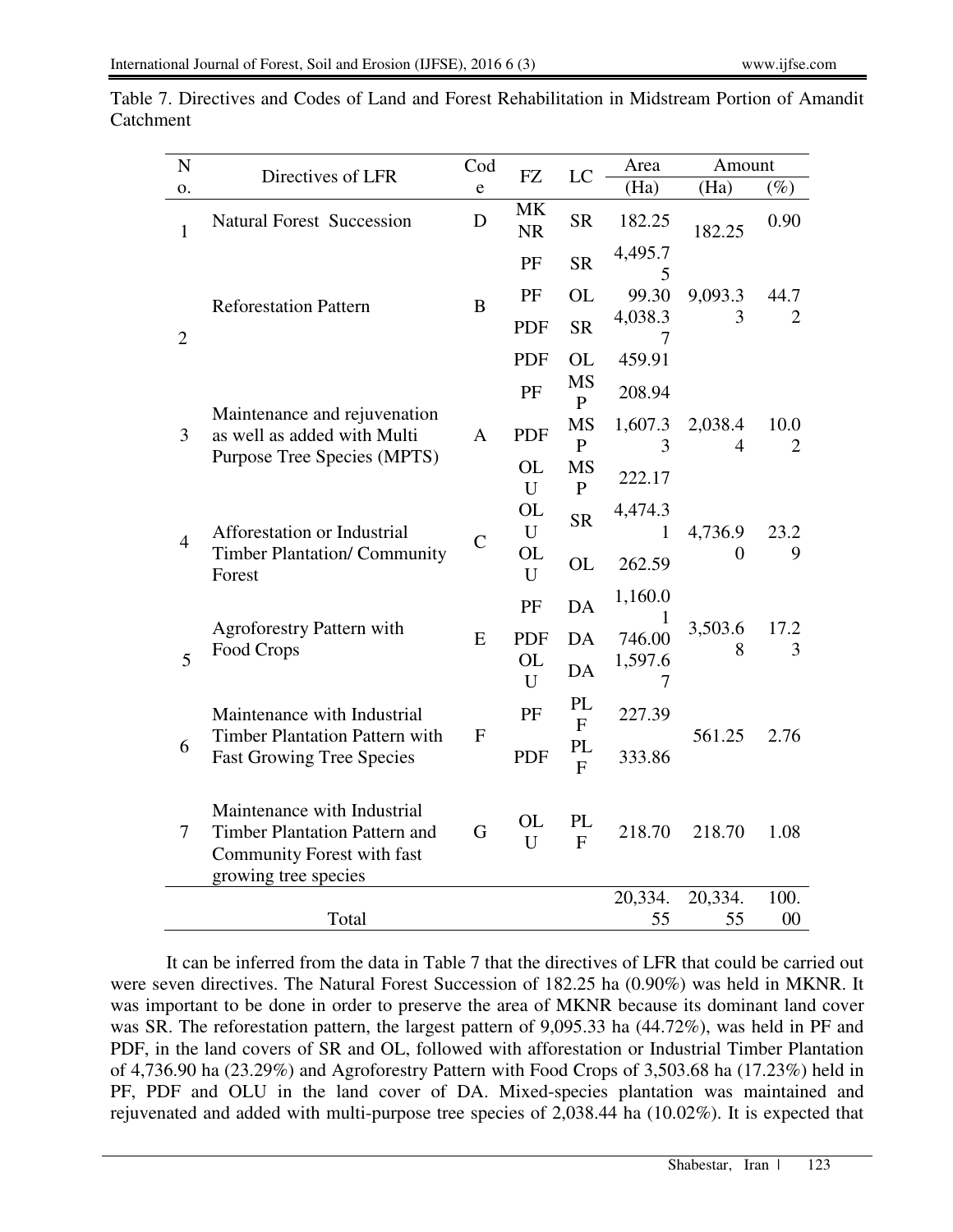the directives of LFR described above can improve the carrying capacity of the land in the midstream portion of the Amandit catchment.

The LFR activities in the forms of reforestation pattern, industrial timber plantation and reforestation prioritizing the planting of trees would be more effective to protect the soil from the kinetic energy of rainfall and to reduce runoff so that the erosion would be lower. The denser the vegetation, the more effective the prevention from erosion. This is consistent with the results of Badaruddin's study<sup>[8]</sup> in the Kusambi sub-watershed in Tanah Bumbu Regency, stating that the erosion and the rate of erosion can be minimized through the mechanism of forest vegetation (canopy layer and litter on the forest floor) in influencing erosion and runoff. Moreover, Ruslan<sup>[4]</sup>, Asdak<sup>[2]</sup> and Arsyad<sup>[1]</sup> explain that the forest vegetation can reduce the surface run off and erosion, due to: a) the interception of tree canopy and litter on the forest floor, and then the kinetic energy of rainfall will be reduced so that a blow against the soil will be decreased, b) forest vegetation will reduce runoff and destructive power of water, c) effect of roots of forest vegetation, humus and biological soil activity towards the stability of soil structure and soil porosity, and d) transpiration of forest vegetation can reduce soil water saturation, thus the amount of water infiltrated into the soil becomes greater and the runoff will be small, resulting in lower erosion.

#### **3. Directives of LFR in Downstream Portion of Amandit Catchment**

Recapitulation of the directives of LFR or Land Use in the downstream portion of the Amandit catchment for EP Moderate (M), Severe (S) and Very Severe (VS) in the forest zones of protected forest (PF), Production Forest (PDF) and other land use (OLU) in various Land Covers (LC) is presented in Table 8.

| No.            | Directives of LFR                                                                             | Code          | FZ         | LC         | Area     | Amount   |        |
|----------------|-----------------------------------------------------------------------------------------------|---------------|------------|------------|----------|----------|--------|
|                |                                                                                               |               |            |            | (Ha)     | (Ha)     | $(\%)$ |
| 1              | <b>Reforestation Pattern</b>                                                                  | B             | PF         | <b>SR</b>  | 166.97   | 202.94   | 12.21  |
|                |                                                                                               |               | <b>PDF</b> | <b>SR</b>  | 35.97    |          |        |
| $\overline{2}$ | Afforestation or Industrial<br><b>Timber Plantation/Community</b>                             | $\mathcal{C}$ | OLU        | <b>SR</b>  | 898.94   | 898.94   | 54.11  |
|                | Forest                                                                                        |               |            |            |          |          |        |
| 3              | <b>Agroforestry Pattern with</b>                                                              | E             | <b>OLU</b> | DA         | 380.61   | 386.50   | 23.26  |
|                | Food Crops                                                                                    |               | <b>PDF</b> | DА         | 5.89     |          |        |
| 4              | Maintenance and<br>Rejuvenation as well as added<br>with Multi Purpose Tree<br>Species (MPTS) | A             | <b>OLU</b> | <b>MSP</b> | 101.42   | 101.42   | 6.10   |
| 5              | Maintenance and<br>Development of garden plants                                               | K             | OLU        | <b>STM</b> | 1.04     | 1.04     | 0.06   |
| 6              | Maintenance and Usage of<br><b>Bench Terraces</b>                                             | L             | <b>OLU</b> | F          | 70.57    | 70.57    | 4.25   |
|                | Total                                                                                         |               |            |            | 1,661.41 | 1,661.41 | 100.00 |

Table 8. Directives and Codes of Land and Forest Rehabilitation in Downstream Portion of the Amandit Catchment

In the downstream portion of Amandit catchment, the directives of LFR can be carried out as many as six directives. The directives of LFR mostly implemented were afforestation or Industrial Timber Plantation/Community Forest of 898.94 ha (54.11%) in OLU and in land cover of SR, then followed by the Agroforestry pattern with food crops of 386.50 ha (23.26%) implemented in PDF and OLU in the land covers of DA and reforestation covering 202.94 ha (12.21%) which was held in Protected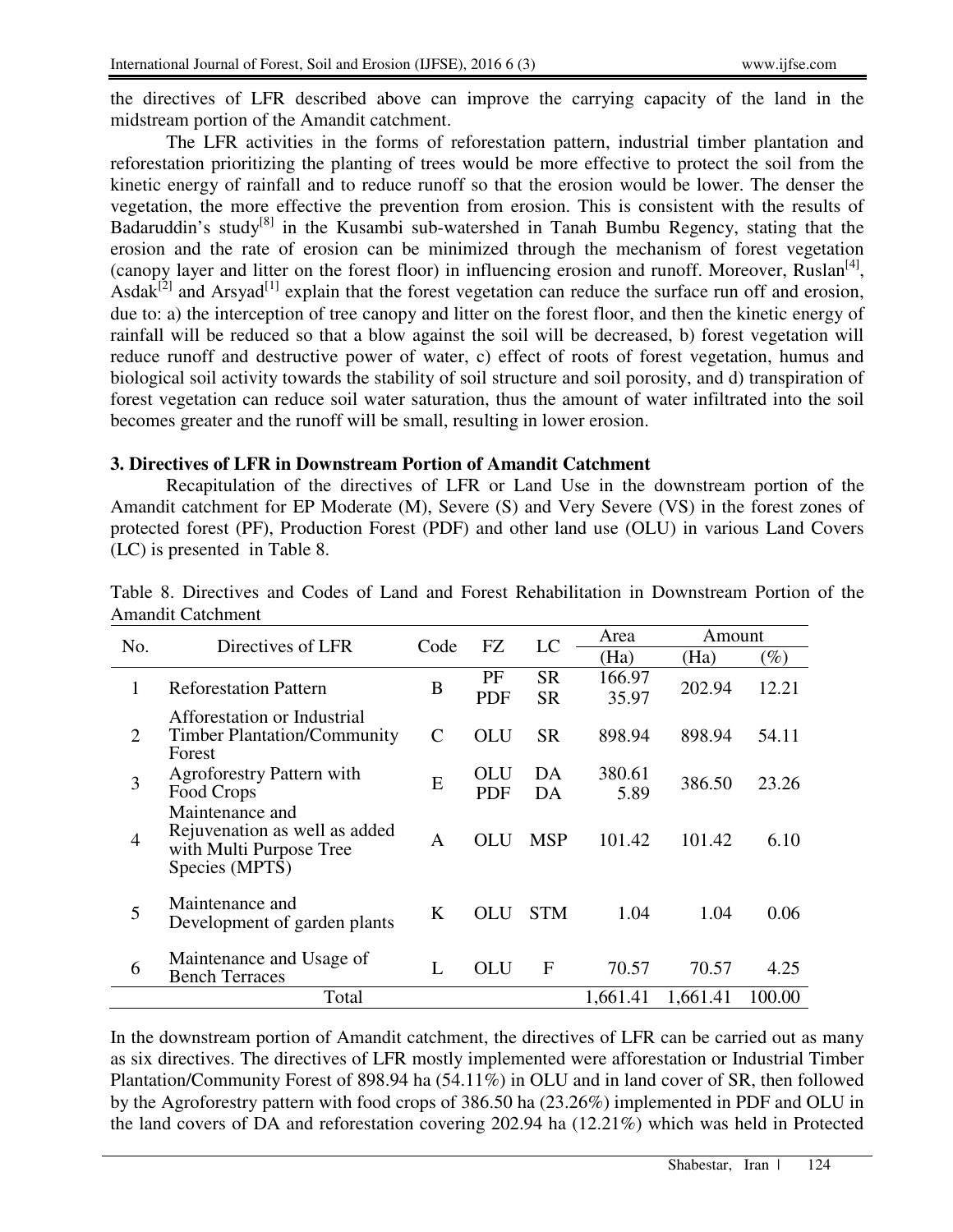Forest and Production Forest in the land cover of SR. The community members have more opportunity to use the land in the other land use especially for Agroforestry, Plantation and Dryland Agriculture with regard to the principles of conservation of soil and water so that the soil degradation or damage can be reduced. The settlement area was developed along with garden plants (food crops, medicines and fruits) to improve public opinion. Especially for the fields located on a gentle slope and a bit steep slope, it is advisable to make bench terraces.

The directives of the land use, such as Agroforestry Pattern, Plantation and Dryland Agriculture and Settlement are the existing residential lands that provide ecological function and economic benefits. This is in accordance with the opinion of Arsyad<sup>[1]</sup> which states that ecologically agroforestry system is very helpful to maintain the quality of the land. The vegetation cover with canopy stratification (vegetation of tree and food crop) can reduce the rate of erosion caused by rainwater. The economic benefits derived from agroforestry system are that people can still utilize the land by planting seasonal crops on the sidelines of the main crops. The use of such land can be optimized to increase farmers' income (social economy) and to reduce the damage to the environment (ecological aspect). This is in line with the opinion of Shrestha, *et al.*<sup>[5]</sup>, which states that the land use needs to be carried out optimally by considering ecological aspects (erosion, sedimentation, flooding) and socio-economic aspects of society.

## **IV. Conclusions and recommendations**

## **A. Conclusions**

## **1. Erosion potential (EP)**

Characteristics of erosion potential (EP) in the upstream, midstream, and downstream portions of the Amandit catchment were relatively diverse, which included Very Light (0-VL), Light (I-L), Moderate (II-M), Severe (III-S) and Very Severe (IV-VS) and could be developed into the bases for determining the directives of LFR.

In the upstream portion of the catchment, the EP areas of Moderate (II-M), Severe (III-S) and Very Severe (IV-VS) of 16,314.95 Ha becoming the targets of LFR activities were larger than the EP areas of Very Mild (0-VL) and Light (I-L), 5352.42 Ha. In the midstream portion of the catchment, the EP areas of Moderate (II-M), Severe (III-S) and Very Severe (IV-VS) of 20,334.53 Ha were larger than the EP area of Very Light (0-VL) and Light (I-L), 7,920.89 Ha. On the other hand, in the downstream portion of the catchment, the EP areas of Moderate (II-M), Severe (III-S) and Very Severe (IV-VS) were 1,661.41 Ha smaller than the EP areas of Very Light (0-VL) and Light (I-L), 63,858.11 Ha.

## **2. Directives of Land and Forest Rehabilitation (LFR)**

The directives of LFR were determined based on the EP of Moderate (II-M), Severe (III-S) and Very Severe (IV-VS) while the EP of Very Light (0-VL) and Light (I-L) was not included in the directives of LFR, but the areas in these classes were still maintained and preserved.

In the upstream portion of the Amandit catchment, the area included in the directives of LFR was 16,314.95 Ha, consisting of three directives of LFR (Natural Forest Succession, Reforestation Pattern and Agroforestry Pattern with Food Crops).

In the midstream portion of the Amandit catchment, the area for the directives of LFR was 20,334.55 Ha, consisting of seven directives of LFR (Natural Forest Succession, Reforestation Pattern, maintenance of Mixed-species Plantation (MSP) and rejuvenation as well as addition with Multi Purpose Tree Species (MPTS), Afforestation or Industrial Timber Plantation/community forest, Agroforestry pattern with food crops, maintenance of Plantation Forest (PLF) with the pattern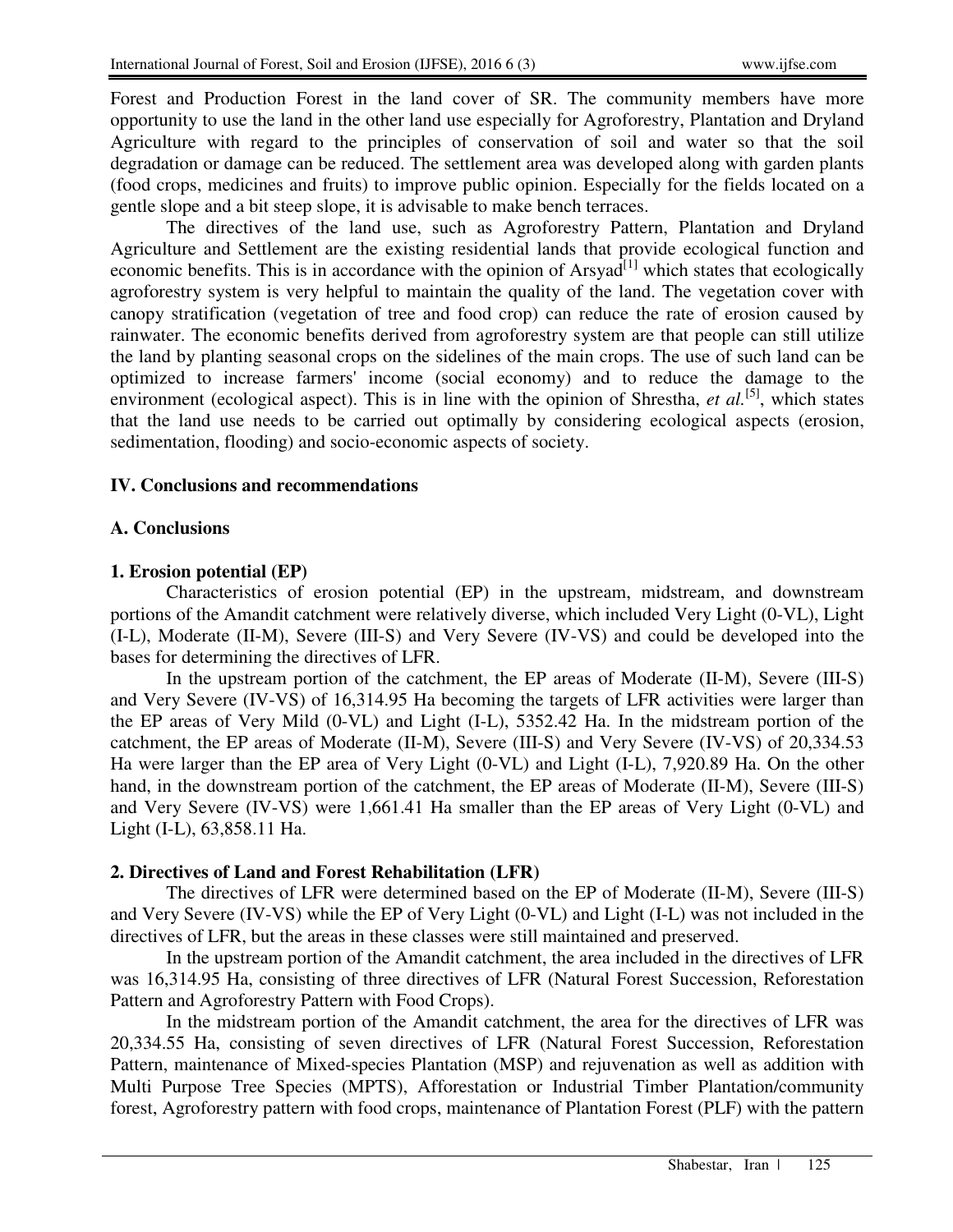of industrial timber plantation with fast-growing tree species, and maintenance of PLF with the patterns of industrial timber plantation and community forest with fast-growing tree species).

In the downstream portion of Amandit catchment, the area for the directives of LFR was just 1,661.41 Ha, consisting of six directives (Reforestation Pattern, maintenance of Mixed-species Plantation and rejuvenation as well as addition with Multi Purpose Tree Species, Afforestation or Industrial Timber Plantation/ Community Forest, Agroforestry Pattern with Food Crops, maintenance of Settlement (STM) with the development of garden plants, and maintenance of Fields and usage of bench terraces).

#### **B. Suggestions**

1. For Mount Kentawan Nature Reserve and Protected Forest, the implementation of Natural Forest Succession and Reforestation Pattern should avoid any disruption that could cause failures since the dominant land covers in the areas are shrubs.

2. Although the Forest Zone and Land Cover with the EP of Very Light (0-VL) and Light (I-L) are not included in the directives of LFR, they should be maintained and preserved, for the preservation of the land.

3. It is recommended to conduct further study with a broader scope, for example, land capability, land suitability and socio-economic aspects (population pressure and support of socio-economic aspects) from the people in the Amandit catchment.

#### **References**

- [1] Arsyad, S. 2010. Soil and Water Conservation, Bogor Agricultural University Press, Bogor.
- [2] Asdak, C. 2010. Hydrology and Watershed Management. Gadjah Mada University Press. Yogyakarta.
- [3] BP DAS Barito. 2013. Spatial Data Updating of Critical Areas in Work Area of Watershed Management Center. Management Center of Barito Watershed, the Ministry of Forestry, Banjarbaru.
- [4] Ruslan, M. 1992. Hydrology System of Forest Preserve in Riam Kanan Watershed, Banjar Regency, South Kalimantan. Dissertation, Graduate Faculty of IPB. Bogor.
- [5] Shrestha, S., M. S. Babel, A. D. Gupta, and F. Kazama. 2006. Evaluation of annualized agricultural nonpoint source model for a watershed in the Siwalik Hills of Nepal, *journal Environmental Modelling and Software 21*. 961-975 .doi:10.1016/j.envsoft.2005.04.007.
- [6] Wischmeier, W.H. dan D.D. Smith, 1978. Predicting Rainfall Erosion Losses. A Guite to Conservation Planning, US Department of Agriculture Handbook No. 537, USDA, Washington, D.C.
- [7] Zhang, X., Yu, X., Wu, S., and Cao, W. 2008. Effects of changes in land use and land cover on sediment discharge of runoff in a typical watershed in the hill and gully loess region of northwest China. *Frontiers of Forestry in China, 3(3), 334–341. doi:10.1007/s11461-008- 0056-1.*
- [8] Badarudin. 2015. Capability and Carrying Capacity in Kusambi Sub-watershed of Batulicin Watershed, Tanah Bumbu Regency, South Kalimanatan Province. Dissertation, Graduate Program, Agricultural Faculty, Brawijaya University. Malang.
- [9] Central Bureau of Statistics. 2014. Hulu Sungai Selatan (HSS) Regency in Figures 2014.
- [10] Herawati, T. 2010. Spatial analysis of erosion potential in the Cisadane Watershed, Bogor Regency. Journal of Forest and Nature Conservation Research 7(4)413-424.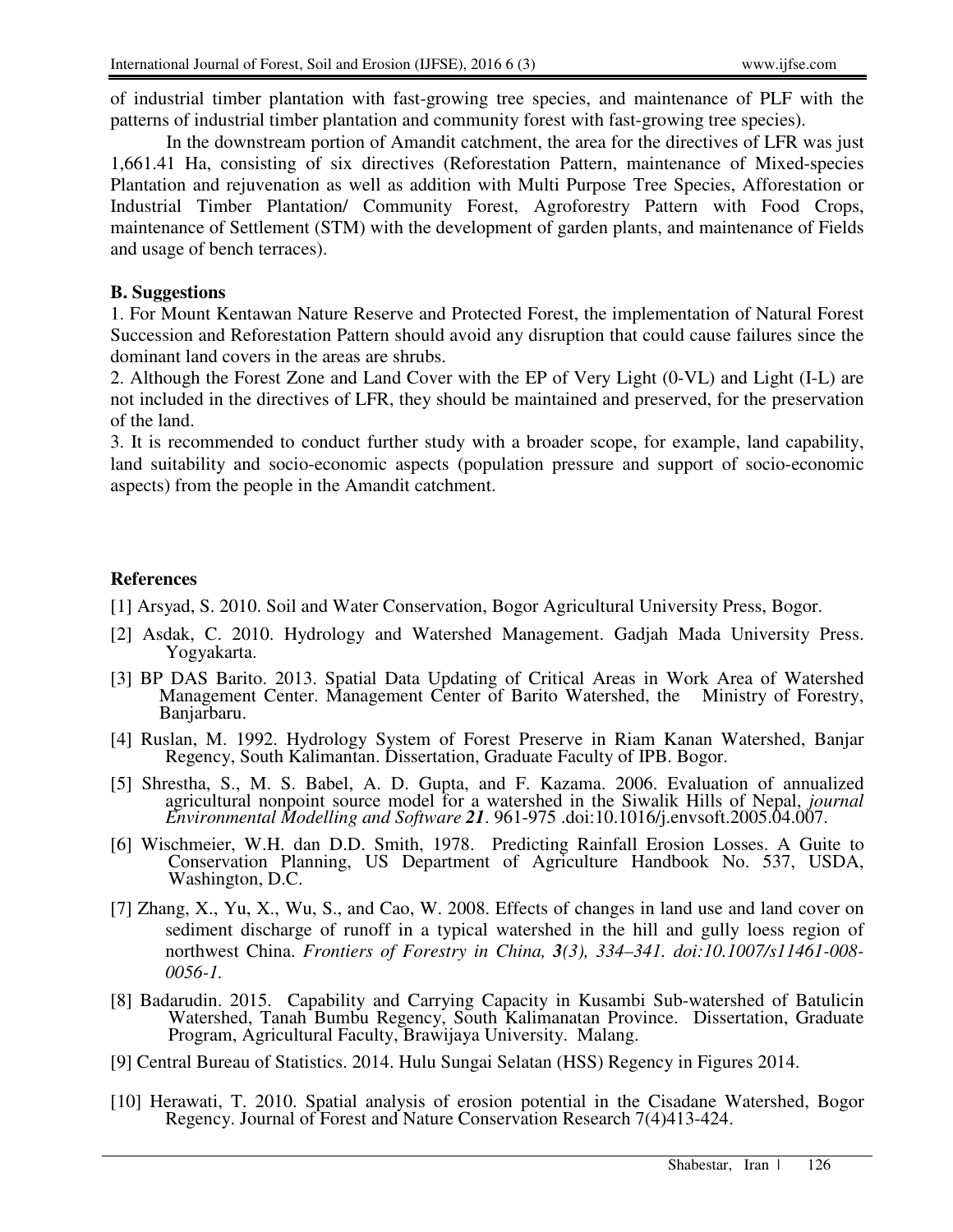[11] Directorate General of Reforestation and Land Rehabilitation. 1998. Decision of the Directorate General of Reforestation and Land Rehabilitation (DG RRL) No. 041/Kpts/V/1998 Date 21 April 1998 regarding Guidelines for Planning of Field Technical Plans of Land Rehabilitation and Soil Conservation of Watershed. Directorate General of RRL. Forestry Departement, Jakarta.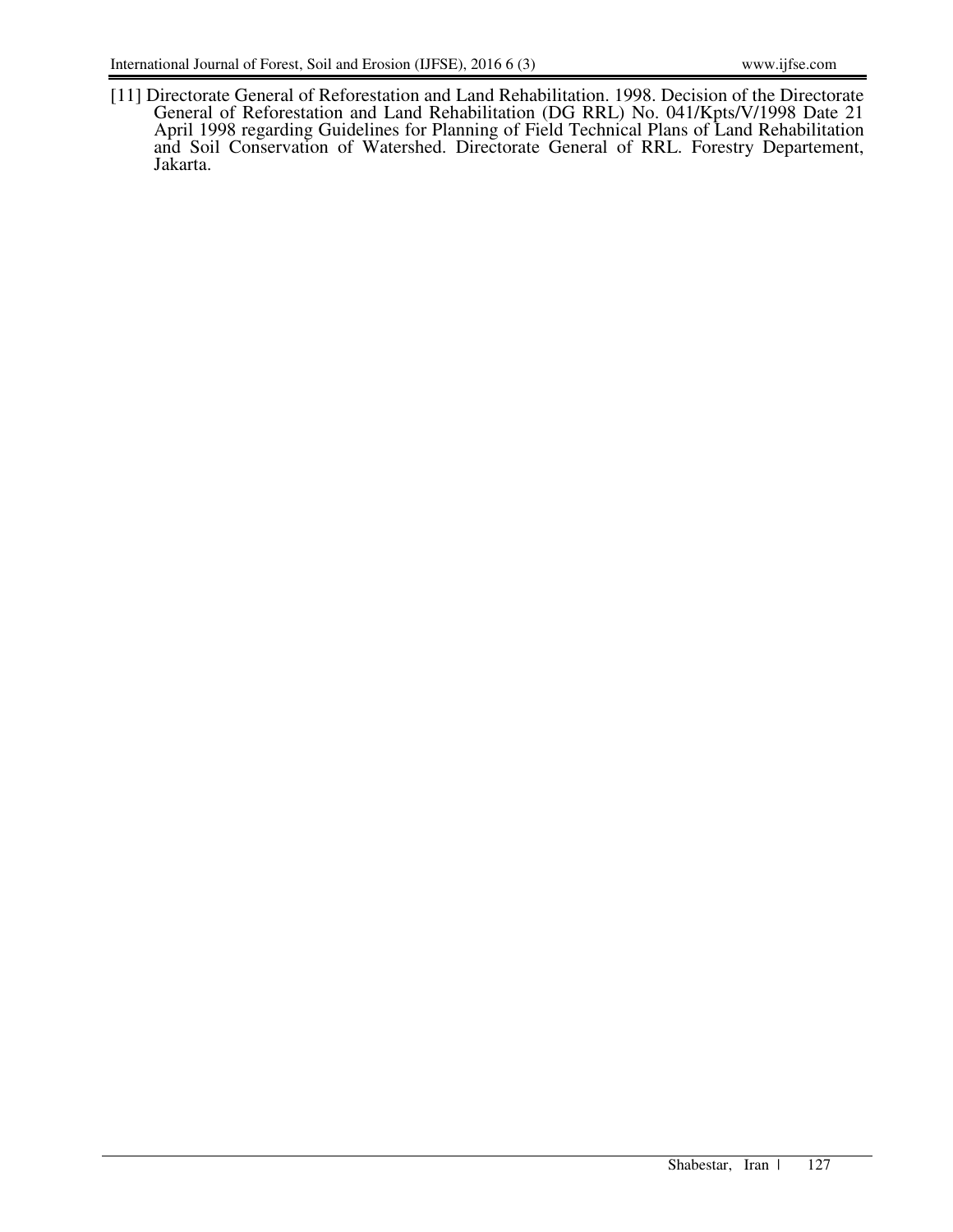| Appendix 2. Data of Analysis Results of EP Characteristics in Upstream, Midstream, and |
|----------------------------------------------------------------------------------------|
| Downstream Portions of Amandit Catchment                                               |

| Catch<br>ment                   | FZ                        | LC                       | $(0-$<br>VL) | $(L-L)$     | $(II-$<br>M)                     | (III-<br>S)               | $(IV -$<br>VS)        | FZ<br>(Ha)            | <b>Total</b><br>FZ<br>(Ha) |
|---------------------------------|---------------------------|--------------------------|--------------|-------------|----------------------------------|---------------------------|-----------------------|-----------------------|----------------------------|
| <b>Upstrea</b><br>m<br>portion  | <b>MKN</b><br>$\mathbf R$ | <b>SR</b>                | 0.00         | 1.62        | 0.13                             | 3.18                      | 49.51                 | 54.44                 | 54.44                      |
|                                 | PF                        | <b>SR</b>                | 0.00         | 450.7       | 1110.<br>32                      | 3518.<br>77               | 6374.<br>31           | 11,45<br>4.10         |                            |
|                                 |                           | DA                       | 0.00         | 0.00        | 19.98                            | 18.91                     | 96.63                 | 135.5<br>$\mathbf{2}$ | 16,587.<br>42              |
|                                 |                           | <b>NF</b>                | 90.75        | 4657.<br>73 | 249.3<br>$\mathbf{2}$            | 0.00                      | 0.00                  | 4,997.<br>80          |                            |
|                                 | <b>PDF</b>                | <b>SR</b>                | 0.00         | 58.88       | 465.8<br>4                       | 516.6<br>9                | 548.4<br>$\mathbf{2}$ | 1,589.<br>83          | 1,589.8<br>3               |
|                                 | OLU                       | $S_{\rm R}$              | 0.00         | 89.07       | 846.4<br>9                       | 1467.<br>34               | 718.9<br>4            | 3,121.<br>84          | 3,435.6                    |
|                                 |                           | <b>DA</b>                | 0.00         | 3.67        | 12.1                             | 2.72                      | 295.3<br>5            | 313.8<br>4            | 8                          |
| <b>Total</b>                    |                           |                          | 90.75        | 5,261.      | 2,704.                           | 5,527.                    | 8,083.                | 21,66                 | 21,667.                    |
|                                 |                           |                          |              | 67          | 18                               | 61                        | 16                    | 7.37                  | 37                         |
| <b>Midstre</b><br>am<br>portion | <b>MKN</b><br>$\bf R$     | <b>SR</b>                | 0.00         | 1.35        | 2.56                             | 11.66                     | 168.0<br>3            | 183.6<br>0            | 183.60                     |
|                                 | PF                        | <b>SR</b>                | 0.00         | 399.2<br>5  | 198.0<br>8                       | 916.1<br>0                | 3381.<br>57           | 4,895.<br>00          |                            |
|                                 |                           | DA                       | 0.00         | 86.12       | 40.04                            | 194.5<br>1                | 925.4<br>6            | 1,246.<br>13          |                            |
|                                 |                           | <b>MS</b><br>${\bf P}$   | 105.9<br>4   | 0.00        | 0.00                             | 0.00                      | 208.9<br>4            | 314.8<br>8            | 6,782.7<br>0               |
|                                 |                           | <b>PLF</b>               | 0.00         | 0.00        | 0.19                             | 0.00                      | 227.2<br>0            | 227.3<br>9            |                            |
|                                 |                           | OL                       | 0.00         | 0.00        | 99.30                            | 0.00                      | 0.00                  | 99.30                 |                            |
|                                 | <b>PDF</b>                | OL                       | 0.00         | 0.00        | 341.6<br>6                       | 118.2<br>5                | 0.00                  | 459.9<br>1            |                            |
|                                 |                           | <b>SR</b>                | 0.00         | 1289.<br>51 | 1070.<br>68                      | 844.2<br>9                | 2123.<br>40           | 5,327.<br>88          | 10,614.                    |
|                                 |                           | <b>DA</b>                | 0.00         | 447.5<br>3  | 84.04                            | 257.8<br>0                | 404.1<br>6            | 1,193.<br>53          | 01                         |
|                                 |                           | <b>MS</b><br>$\mathbf P$ | 575.0<br>8   | 849.0<br>4  | 416.5<br>$\overline{\mathbf{5}}$ | 425.6<br>$\boldsymbol{2}$ | 765.1<br>6            | 3,031.<br>45          |                            |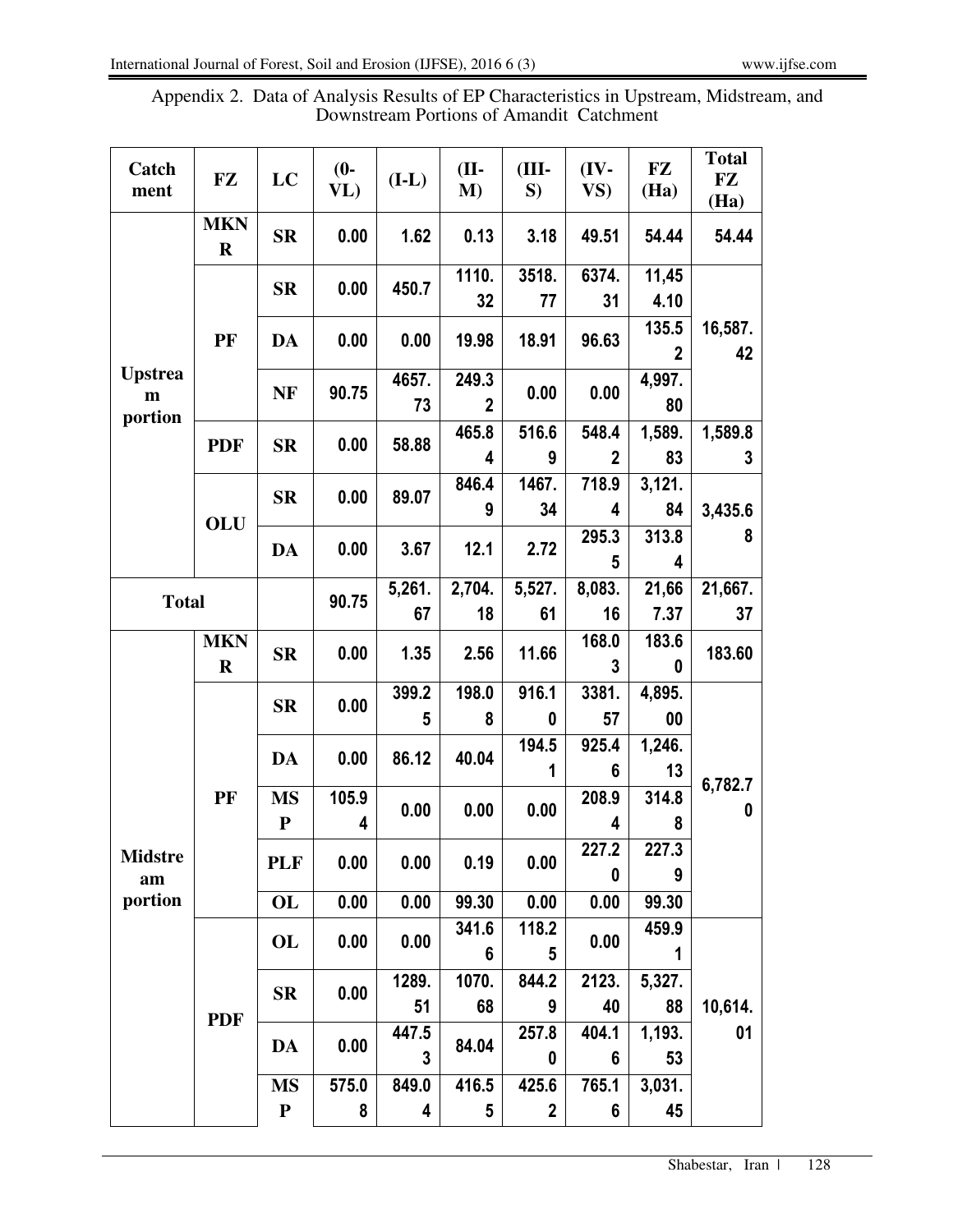|                          |                 | <b>PLF</b>       | 68.38         | 199.0        | 71.99      | 91.25    | 170.6 | 601.2                   |               |
|--------------------------|-----------------|------------------|---------------|--------------|------------|----------|-------|-------------------------|---------------|
|                          |                 |                  |               | 0            |            |          | 2     | 4                       |               |
|                          | OLU             | $S_{\rm R}$      | 0.00          | 1825.        | 870.2      | 1154.    | 2449. | 6,299.                  |               |
|                          |                 |                  |               | 00           | 4          | 76       | 31    | 31                      |               |
|                          |                 | DA               | 0.00          | 1071.        | 334.7      | 264.1    | 998.8 | 2,669.                  |               |
|                          |                 |                  |               | 87           | 6          | $\bf{0}$ | 1     | 54                      |               |
|                          |                 | <b>MS</b>        | 764.3         | 174.9<br>0   | 123.3      | 0.00     | 98.87 | 1,161.                  | 10,675.<br>22 |
|                          |                 | ${\bf P}$        | 9             |              | 0          |          |       | 46                      |               |
|                          |                 | OL               | 0.00          | 0.00         | 259.3<br>5 | 3.24     | 0.00  | 262.5<br>9              |               |
|                          |                 | <b>PLF</b>       | 0.00          | 0.30         | 8.77       | 14.93    | 195.0 | 219.0                   |               |
|                          |                 |                  |               |              |            |          | 0     | 0                       |               |
|                          |                 | $\mathbf F$      | 63.32         | 0.00         | 0.00       | 0.00     | 0.00  | 63.32                   |               |
| <b>Total</b>             |                 |                  | 1,577.        | 6,343.       | 3,921.     | 4,296.   | 12,11 | 28,25                   | 28,255.       |
|                          |                 |                  | 11            | 87           | 51         | 51       | 6.53  | 5.53                    | 53            |
|                          | <b>KLD</b><br>B | $S_{\mathbf{R}}$ | 0,00          | 10,08        | 0,00       | 0,00     | 0,00  | 10,08                   | 10.08         |
|                          | PF              | $S_{\rm R}$      | 0,00          | 0,55         | 0,00       | 74,48    | 92,49 | 167,5<br>$\overline{2}$ | 167.52        |
|                          |                 | <b>SR</b>        | 0,00          | 19,35        | 0,00       | 33,76    | 2,21  | 55,32                   |               |
|                          | <b>PDF</b>      | DA               | 0,00          | 44,46        | 0,00       | 0,03     | 5,86  | 50,35                   | 105.67        |
|                          | OLU             | <b>SR</b>        | 0,00          | 35.00        | 206,5      | 205,4    | 486,9 | 35.90                   |               |
| Down-                    |                 |                  |               | 5,70         | 6          | 0        | 8     | 4,64                    |               |
| stream<br><b>Portion</b> |                 | <b>DA</b>        | 0,00          | 968,3<br>6   | 0,00       | 159,9    | 220,6 | 1.348,                  |               |
|                          |                 |                  |               |              |            |          | 4     | 97                      |               |
|                          |                 | <b>MS</b>        | 4.525,<br>66  | 0,06         | 100,1<br>7 | 1,25     | 0,00  | 4.627,                  | 65,236.<br>25 |
|                          |                 | ${\bf P}$        |               |              |            |          |       | 14                      |               |
|                          |                 | <b>PLF</b>       | 0,00          | 0,25         | 0,00       | 0,00     | 0,00  | 0,25                    |               |
|                          |                 | ST               | 0,00          | 1.304,<br>62 | 1,04       | 0,00     | 0,00  | 1.305,                  |               |
|                          |                 | M                |               |              |            |          |       | 66                      |               |
|                          |                 | F                | 21.97<br>6,41 | 2,61         | 2,51       | 68,06    | 0,00  | 22.04                   |               |
|                          |                 |                  |               |              |            |          |       | 9,59                    |               |
| <b>Total</b>             |                 |                  | 26.50         | 37.35        | 310,2      | 542,9    | 808,1 | 65.51                   | 65,519.       |
|                          |                 |                  | 2,07          | 6,04         | 8          | 5        | 8     | 9,52                    | 52            |

**Notes:** FZ = Forest Zone, MKNR = Mount Kentawan Nature Reserve, KLDB = Danau Bangkau protected area, PF = protected forest, PDF = Production Forest, OLU = other land use; EP (0-VL, Very Light), (I-L, Light), (II-M, Moderate), (III-S, Severe), (IV-VS, Very Severe), LC = Land Cover,  $SR = Shrub$ ,  $DA = Dryland Agriculture$ ,  $NF = Natural$